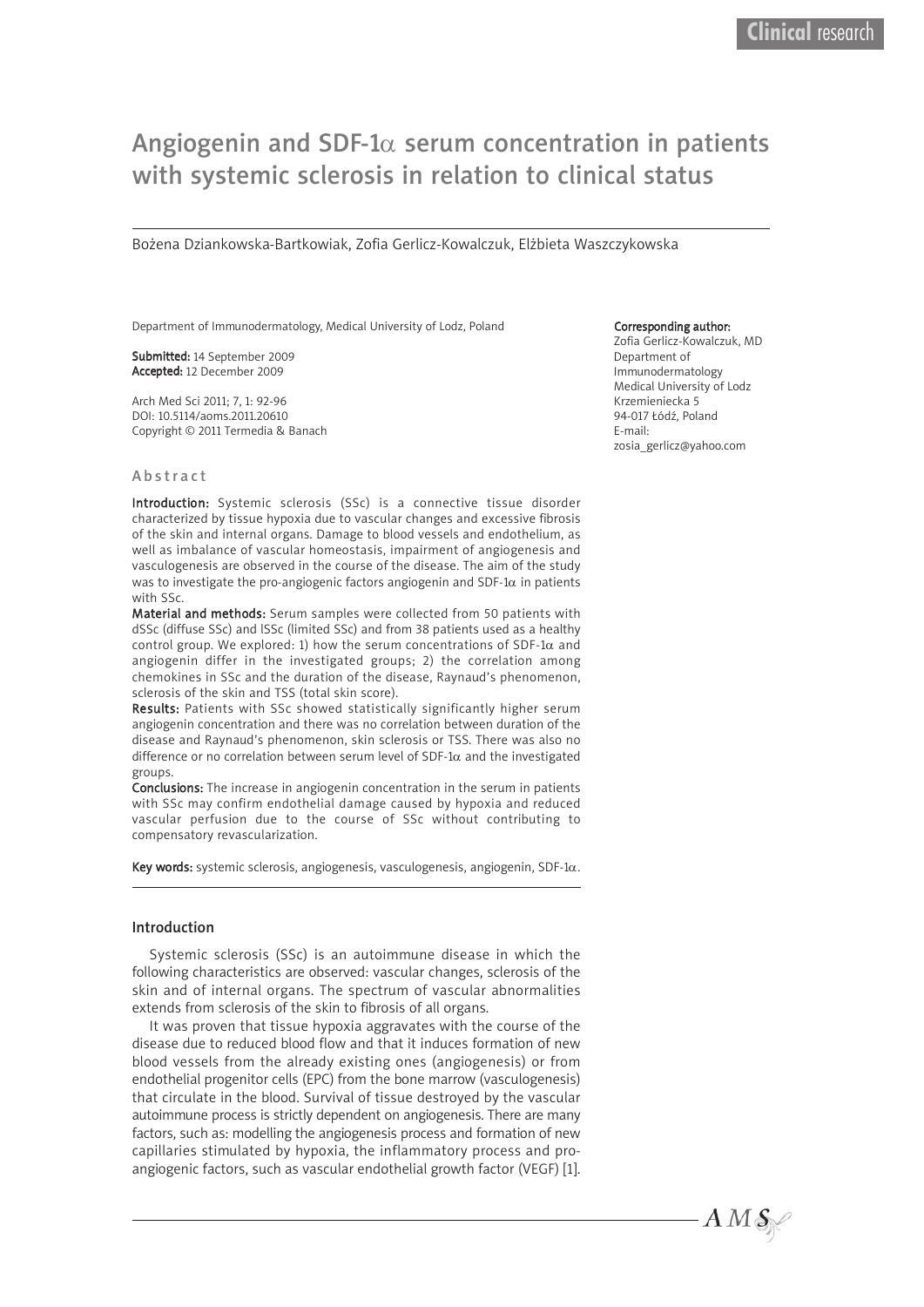The literature on the subject confirms that regeneration of impaired vessels in the process of autoaggression depends on angiogenesis and also on vasculogenesis [2].

In the course of systemic sclerosis, a decreased number of EPC was described, related to the clinical stage of the disease and found to be directly proportional to the course of the disease [2]. EPC are released by the bone marrow and may play a vital role in formation of new vessels. Stromal cell-derived factor-alpha 1 (SDF-1 $\alpha$ ) and VEGF mediate the endothelial progenitor cells' mobilization and differentiation and have a strong influence on regulation of chemotaxis of the CXCR4 (chemokine [C-X-C] receptor 4)-expressing cell population [3]. Interestingly, it was observed that SDF-1 $\alpha$  acts locally within the hypoxic environment and stimulates direct differentiation of the recruited bone marrow cells into endothelial cells [4, 5]. Moreover, it was proved that SDF-1 and CXCR4 were up-regulated in the skin of patients with early (oedematous) SSc, both in the diffuse and limited cutaneous forms, and they progressively decreased with the duration of the disease [6].

Although the pathogenesis of SSc is not completely understood, it is known that both vasculogenesis and angiogenesis are impaired. Angiogenin is one of the most potent proangiogenic factors and regulates vessel growth and plays a vital role in the process of angiogenesis and cell proliferation. The protein, exerting its ribonucleic activity, stimulates basement membrane degradation, endothelial cell penetration, migration and formation of tubular vascular structures. However, the angiogenin receptor is not known yet [7-9].

The present study was designed to widen and deepen the problem of angiogenesis disturbing factors in SSc, which might contribute to a better understanding of vascular abnormalities. We hypothesized that the cause of vascular abnormalities in patients with SSc might be correlated with the serum concentration of angiogenin and SDF-1 $\alpha$ , which may have a prognostic implication for the duration and severity of the disease.

### Material and methods

Forty-five females and 5 males with SSc (41 lSSc, 9 dSSc) were recruited from the Department of Dermatology and Venereology, Medical University of Lodz. The onset of the disease ranged from 1 to 30 years ago (mean 9 years) and was defined as the time at which skin involvement occurred. The mean age was 53 years (range from 20 to 77 years). The medical history and clinical examination were taken and, if necessary, additional tests were performed (Table I). All patients met the American College of Rheumatology criteria for the classification of SSc [10]. The severity of the disease was assessed according to international guidelines [1]. We measured the TSS (total skin score) according to Kahaleh's score [12]. At the time of serum collection for testing, all patients with SSc were taking vasodilator drugs and corticosteroids (9 patients, 5 with dSSc), methotrexate (2 patients, 1 with dSSc) and cyclophosphamide (2 patients, 1 with dSSc).

Systemic sclerosis patients were compared with the control subjects of the same sex and similar age with no systemic diseases or medication. Blood samples from the patients and the control subjects were collected from 8:00 to 9:00 am after overnight fasting. All samples were collected into trisodiumcitrated tubes and sera of all subjects were extracted from the blood samples after centrifugation at 2800 g for 10 min and stored at –20°C until use.

In our study we used the SDF-1 $\alpha$  Immunoassay (R&D Systems, Abingdon, Oxon, UK) and Human Angiogenin Immunoassay (R&D Systems, Abingdon, Oxon, UK) based on quantitative colorimetric sandwich ELISA tests, according to the manufacturer's instructions.

We investigated the levels of the angiogenin and SDF-1 $\alpha$  concentration in the serum and their correlation with the duration of Raynaud's phenomenon, skin sclerosis and TSS.

Statistical significance was analysed by nonparametric Mann-Whitney test, Student's *t*-test and Spearman's rank correlation test. *P* values less than 0.05 were considered significant.

The study was approved by the Ethical Committee of the Medical University of Lodz.

|             |               |      | Age |           |      | Sex |          |                |                | Reynoud ph |          |              | <b>Sclerosis</b> |                                                        |          | TSS |          |
|-------------|---------------|------|-----|-----------|------|-----|----------|----------------|----------------|------------|----------|--------------|------------------|--------------------------------------------------------|----------|-----|----------|
|             |               | Min. |     | Max. Mean | F.   | м   |          |                |                |            |          |              |                  | ISSc dSSc Min. Max. Mean Min. Max. Mean Min. Max. Mean |          |     |          |
| <b>SSc</b>  | ANG           | 38   | 77  | 54        | 45 5 |     | 41       | 9              | <sup>1</sup>   | 30         | 9        | -1           | 20               |                                                        | 4        | 40  | 15       |
|             | $SDF-1\alpha$ | - 20 | 70  | 52.       | 24 1 |     | -18      | 7              | 1              | 30         | 9        | $\mathbf{1}$ | 15               | 6                                                      | 4        | 32  | 15       |
| Control ANG |               | 34   | 68  | 50        | 21 4 |     | $\circ$  | $\overline{0}$ | $\overline{0}$ | $\Omega$   | $\Omega$ | $\Omega$     | $\Omega$         | $\Omega$                                               | $\Omega$ | 0   | $\Omega$ |
|             | $SDF-1\alpha$ | -21  | 68  | 49        | 16   |     | $\Omega$ | $\Omega$       | $\Omega$       | $\Omega$   | $\Omega$ | $\Omega$     | $\Omega$         | $\Omega$                                               | $\Omega$ | 0   | $\Omega$ |

Table I. Clinical characteristic of the patients

SSc - systemic sclerosis group, Control - control group, Reynould ph - Reynoud phenomenon duration, Sclerosis - sclerosis duration, TSS - Total *Skin Score, F – female, M – male, lSSc – limited SSc, dSSc – diffuse SSc*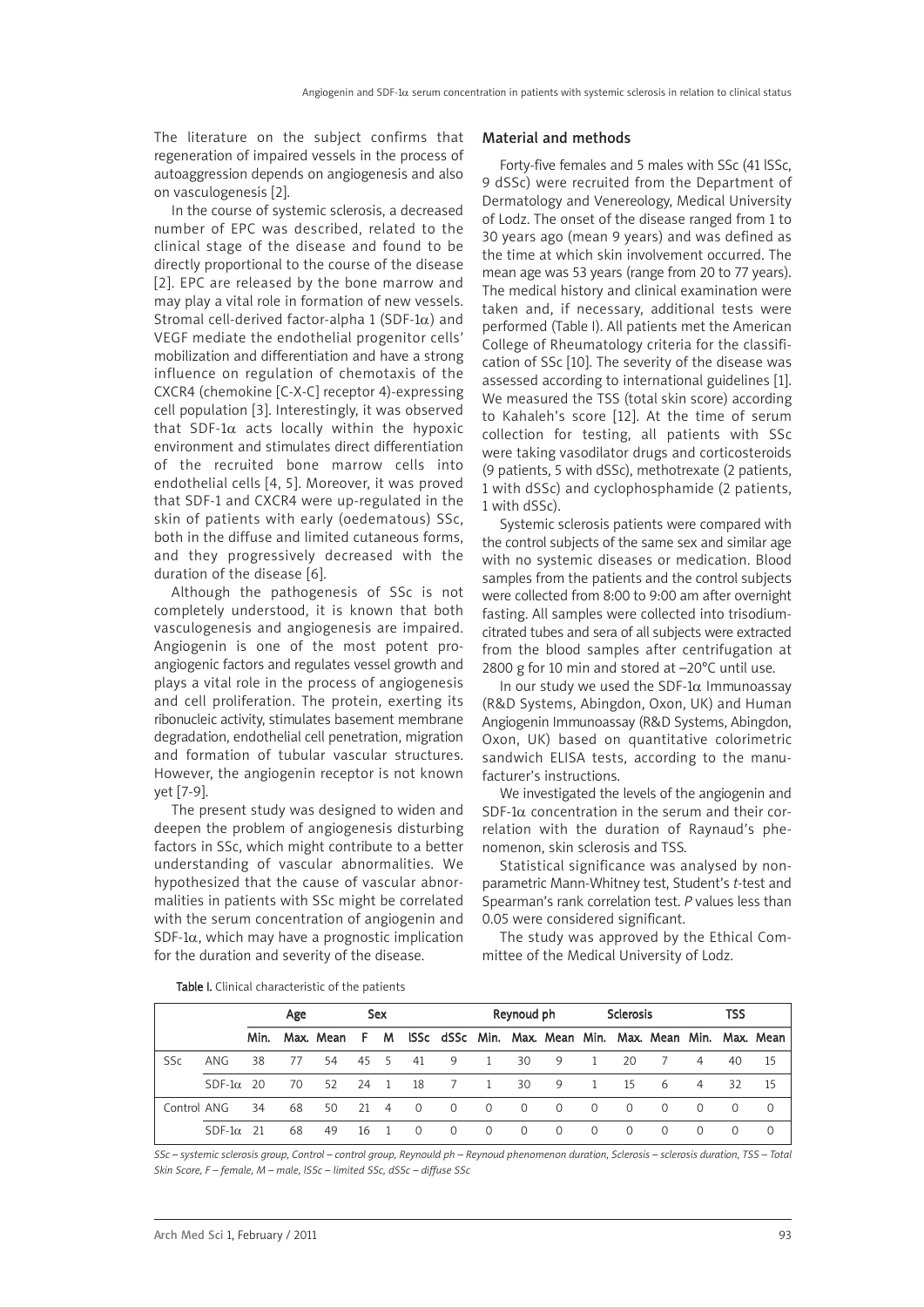# Results

# Angiogenin

In the investigated groups, higher concentrations of angiogenin in serum were found in SSc patients compared with the control subjects (323.62 ng/ml vs. 255.31 ng/ml; SD 90.39 vs. 39.48). The differences were statistically significant (*p* = 0.000082) (Table II).

There was no statistically significant difference between the patients with lSSc or dSSc taking or not taking immunosuppressive drugs (Tables III and IV).

The differences between serum concentration were not significant ( $p = 0.974667$ ) among the investigated groups – lSSc and dSSc. There was no

correlation with the duration of Raynaud's phenomenon, skin sclerosis or TSS (Table V).

# SDF-1α

There was no statistical difference in SDF-1 $\alpha$ serum concentration among the investigated groups (Table I).

There was no statistically significant difference between the patients with lSSc or dSSc and whether or not they took immunosuppressive drugs (Tables IV and V).

Although no statistically significant difference or correlation between serum concentration of SDF-1 $\alpha$  in the investigated parameters was found,

Table II. Serum concentration of angiogenin and SDF-1 $\alpha$  among SSc and control groups

|             | Serum concentration [ng/ml] |        |             |      |      |           |  |    |       |               |             |       |           |
|-------------|-----------------------------|--------|-------------|------|------|-----------|--|----|-------|---------------|-------------|-------|-----------|
|             |                             |        | Angiogenin  |      |      |           |  |    |       | $SDF-1\alpha$ |             |       |           |
|             | n                           |        | Mean Median | Min. | Max. | <b>SD</b> |  | n  |       | Mean Median   | Min.        | Max.  | <b>SD</b> |
| <b>ISSc</b> | 35.                         | 322.48 | 329         | 28   | 551  | 96.05     |  | 17 | 2.594 | 2.601         | 2.015 3.675 |       | 0.411     |
| dSSc        | 10                          | 327.60 | 310         | 255  | 495  | 71.22     |  | 7  | 2.653 | 2.597         | 2.223 3.473 |       | 0.418     |
| Control     | 25                          | 255.31 | 249         | 177  | 336  | 39.48     |  | 16 | 2.746 | 2.662         | 2.084       | 3.954 | 0.442     |

*Angiogenin: lSSc-dSSc: p = 0.978219; lSSc-Control: p = 0.000684; dSSc-Control: p = 0.001230*

*SDF-1*α*: lSSc-dSSc: p = 0.974667; lSSc-Control: p = 0.249042; dSSc-Control: p = 0.639997*

 $n$  – number of patients, SSc – systemic sclerosis group, Control – control group, SD – standard deviation

| Serum concentration [ng/ml] of angiogenin and SDF-1 $\alpha$ between ISSc taking immunosuppressive drugs |                                                                                                                                    |        |        |        |        |        |  |  |  |  |
|----------------------------------------------------------------------------------------------------------|------------------------------------------------------------------------------------------------------------------------------------|--------|--------|--------|--------|--------|--|--|--|--|
|                                                                                                          | n                                                                                                                                  | Mean   | Median | Min.   | Max.   | SD     |  |  |  |  |
| Angiogenin                                                                                               |                                                                                                                                    | 270.52 | 276.44 | 28.80  | 390.60 | 119.17 |  |  |  |  |
| $SDF-1\alpha$                                                                                            | 5                                                                                                                                  | 2.67   | 2.72   | 2.26   | 2.90   | 0.26   |  |  |  |  |
|                                                                                                          | Serum concentration [ng/ml] of angiogenin and SDF-1 $\alpha$ between ISSc<br>and control groups not taking immunosuppressive drugs |        |        |        |        |        |  |  |  |  |
|                                                                                                          |                                                                                                                                    |        |        |        |        |        |  |  |  |  |
| Angiogenin                                                                                               | 28                                                                                                                                 | 33.54  | 340.00 | 216.60 | 551.00 | 87.10  |  |  |  |  |
| $SDF-1\alpha$                                                                                            | 12                                                                                                                                 | 2.56   | 2.44   | 2.01   | 3.67   | 0.44   |  |  |  |  |

Table III. Comparison of serum concentration of angiogenin (*p* = 0.386449) and SDF-1α (*p* = 0.342789) between lSSc patients with/without immunosuppresive therapy

Table IV. Comparison of serum concentration of angiogenin (*p* = 0.522436) and SDF-1α (*p* = 0.288852) between dSSc patients with/without immunosuppresive therapy

| Serum concentration [ng/ml] of angiogenin and SDF-1 $\alpha$ between dSSc taking immunosuppressive drugs                           |   |        |        |        |        |           |  |  |  |
|------------------------------------------------------------------------------------------------------------------------------------|---|--------|--------|--------|--------|-----------|--|--|--|
|                                                                                                                                    | n | Mean   | Median | Min.   | Max.   | <b>SD</b> |  |  |  |
| Angiogenin                                                                                                                         | 6 | 325.10 | 30.60  | 255.80 | 495.00 | 88.27     |  |  |  |
| $SDF-1\alpha$                                                                                                                      | 4 | 2.81   | 2.62   | 2.51   | 3.47   | 0.44      |  |  |  |
| Serum concentration [ng/ml] of angiogenin and SDF-1 $\alpha$ between dSSc<br>and control groups not taking immunosuppressive drugs |   |        |        |        |        |           |  |  |  |
| Angiogenin                                                                                                                         | 4 | 331.35 | 321.40 | 287.60 | 395.00 | 46.90     |  |  |  |
| $SDF-1\alpha$                                                                                                                      | 3 | 2.44   | 2.27   | 2.22   | 2.83   | 0.33      |  |  |  |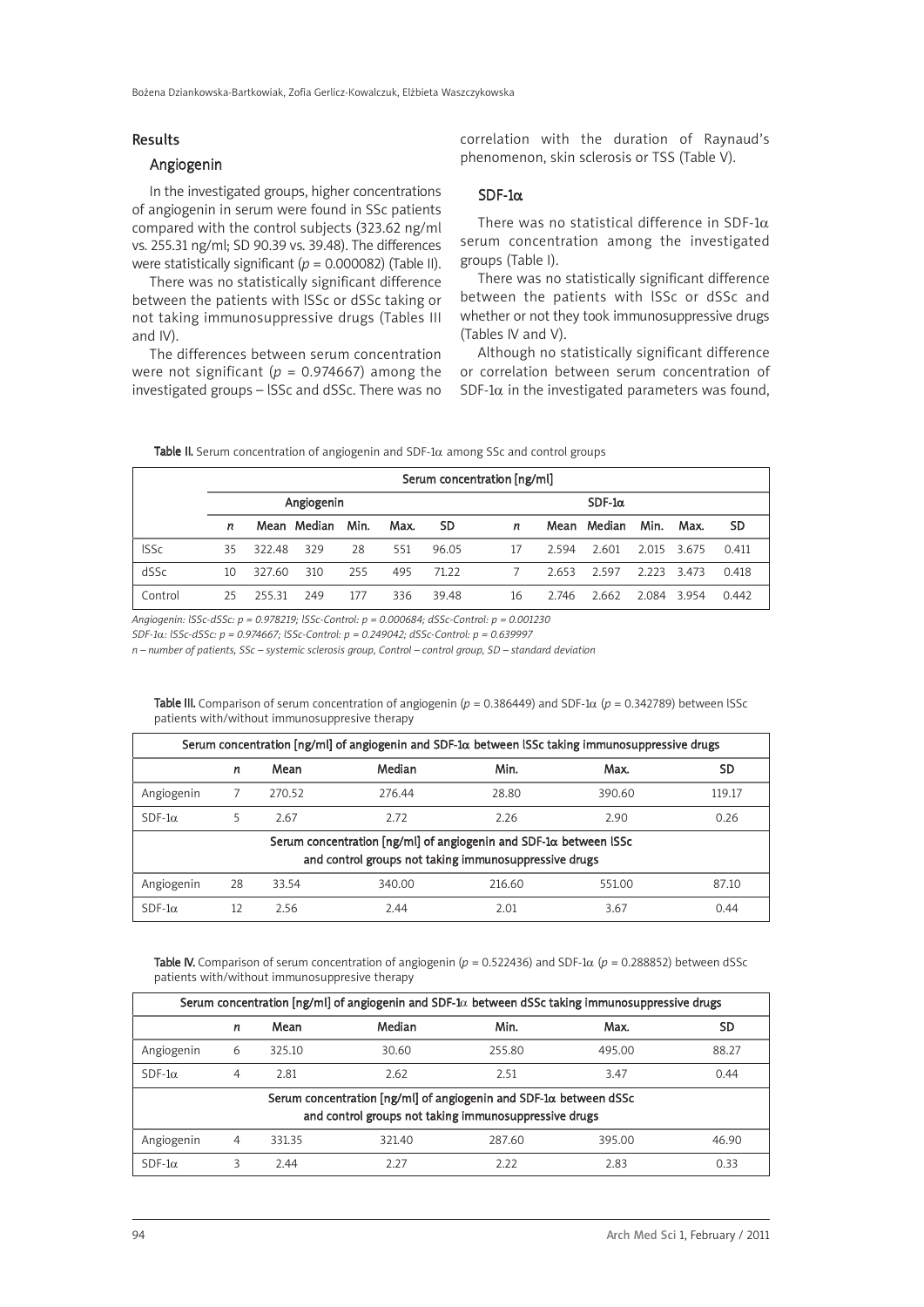we observed a tendency for a negative correlation between the serum level of SDF-1 $\alpha$  and the duration of Raynaud's phenomenon ( $\rho = -0.270$ ) and skin sclerosis ( $\rho = -0.388$ ) (Table II). Similarly, we observed a tendency for a negative Spearman's correlation coefficient between SDF-1α serum concentration and duration of the disease. However, these results were not statistically significant (*p* > 0.05).

# Discussion

It seems that in the pathogenesis of systemic sclerosis neovasculogenesis, impairment is a vital element in the development of the disease. According to the literature on the subject, both an increase and a decrease in angio- and vasculogenesis may be a manifestation of the disease [13, 14].

This study confirms the hypothesis of deep impairment of angiogenesis in SSc. It is the first study demonstrating elevated angiogenin concentration in SSc patient serum compared with healthy subjects. Increased release of angiogenin may be indicative of compensatory ineffective angiogenesis in these patients which was not observed in revascularization of the healthy population.

It may also suggest that the process, which is dependent on this molecule, might not be impaired due to the course of SSc, but we hypothesized that the elevated level of angiogenin may occur due to the impairment of endothelial cell differentiation described by Cipriani [15], which showed decreased capacity of specific endothelial activities occurring in angiogenesis. A large decrease in the level of angiogenin reduces the capacity to induce tumour growth and angiogenesis, even in the presence of elevated bFGR (basic fibroblast growth factor) and VEGF [16].

Interestingly, the literature describes elevated angiogenin serum level in chronic heart failure [17], which is related to worsening of heart failure severity. Tello-Montoliu [18] described increased plasma angiogenin level in acute coronary syndromes with predictive adverse events during the follow-up and correlated this protease with the destabilization of atherosclerotic plaque.

In addition to defective angiogenesis, vasculogenesis is also impaired in SSc. Reduced numbers and functional defects of endothelial progenitor cells are observed despite increased endothelial cell activation markers [19, 20].

Considering the insufficient vasculogenesis in SSc patients, up-regulation in SDF-1 $\alpha$  level could be expected, which could have a positive effect on the described lower number of EPC in patients with systemic sclerosis [2, 15]. SDF-1 $\alpha$  takes part in the promotion of recruitment, growth and survival of cells from the bone marrow stromal stem cells [21]. Their participation in tissue regeneration in ischaemic cardiomyopathy is well described.

Table V. Correlation among angiognenin and SDF-1 $\alpha$ serum concentration and the duration of Raynould phenomenon, skin sclerosis and TSS

|               |   | Raynoud ph | Skin sclerosis | <b>TSS</b> |
|---------------|---|------------|----------------|------------|
| Angiogenin    | ρ | 0.127      | 0.096          | 0.078      |
|               | р | > 0.05     | > 0.05         | > 0.05     |
| $SDF-1\alpha$ | ρ | $-0.270$   | $-0.388$       | 0.058      |
|               | n | > 0.05     | > 0.05         | > 0.05     |

*Reynould ph – Reynoud phenomenon duration, skin sclerosis – skin sclerosis duration, TSS – Total Skin Score*

ρ *– Spearman's rank correlation coefficient, p > 0.05 – no statistical significant*

Surprisingly, we did not observe any statistical significance comparing serum concentration of SDF-1 $\alpha$  in the SSc and healthy control groups. This may suggest that either the homeostasis between SDF-1 $\alpha$  and CXCR4 is maintained or the hypothetical decreased level of CXCR4 [22, 23] does not influence the increased level of SDF-1 $\alpha$  in the serum in our patients. In our studies we observed a tendency for a negative Spearman's correlation coefficient, which might indicate that investigation of a larger group of patients could be positive and it also means that the level of SDF-1 $\alpha$  would decrease with the course of the disease. Interestingly, cell recruitment from bone marrow might even be within normal limits. Furthermore, Cipriani reported a significantly lower expression of CXCR4 in SSc mesenchymal stem cells, thus lowering their differentiation into endothelial cells. Underexpression of CXCR4 may correlate with the duration of SSc by contrast with overexpression, which supports tumour growth and would stimulate excessive angiogenesis [24]. Moreover, Cipriani observed SDF-1α and CXCR4 up-regulation in the skin of patients with early SSc, dSSc and lSSc, and also progressive reduction of these molecules with the course of the disease, which our study also suggests. The difference between our observations, where the level of SDF-1 $\alpha$  in SSc patient serum is the same as in the control subjects, and the observations described in the literature on up-regulation of SDF-1 $\alpha$  in the skin of SSc patients, may indicate only local impairment of the SDF- $1α/CXCR4$  axis [25].

To summarize, a high level of pro-angiogenic factors may indicate disturbances in revascularization homeostasis. Patients with SSc show increased serum concentration of many proangiogenic factors including angiogenin, as was shown for the first time in our study, to hypothetically reconstruct blood vessels and increase tissue blood perfusion stimulated by hypoxia.